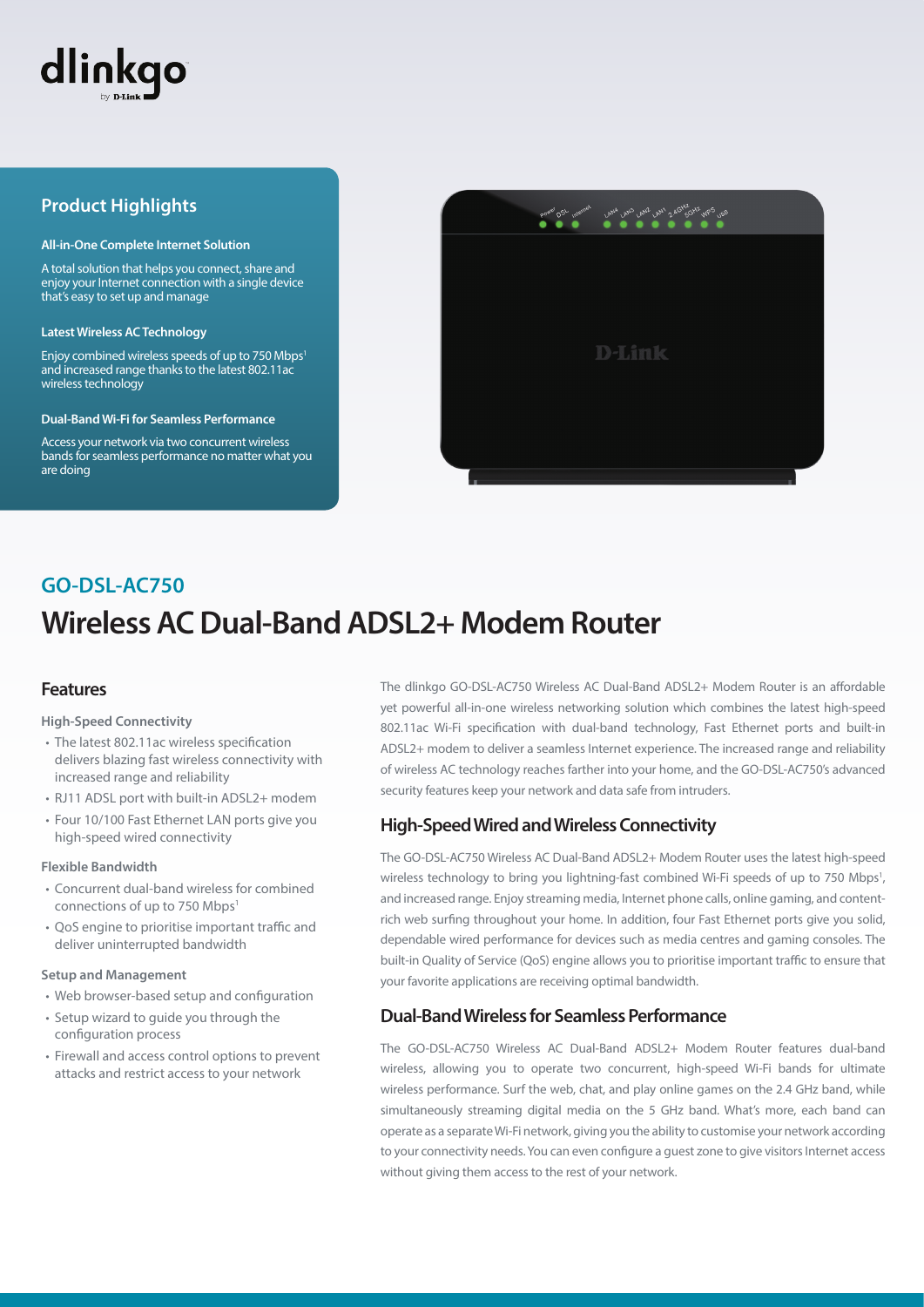# dlinkgo

# **GO-DSL-AC750 Wireless AC Dual-Band ADSL2+ Modem Router**

# **Easy to Set Up, Easy to Secure**

Sharing your Internet connection doesn't have to be a complicated process; just open a web browser to access the setup wizard and follow the easy stepby-step instructions to get started. Implement WPA/WPA2 wireless security in minutes with the wireless network setup wizard, or use Wi-Fi Protected Setup (WPS), which establishes a secure connection to new devices without the need to enter settings or create passwords. In addition, the built-in firewall protects against malicious attacks from the Internet, and access control features allow you to restrict access to your network.

# **Share a Storage Drive or Printer Easily**

Connect a USB storage device to the GO-DSL-AC750 to create a shared storage space, making it easy to share music, movies and documents between computers and devices connected on your home network. Plug in a USB hard drive and access your library of videos and music from your laptop. You can even customise your shared storage space by creating separate accounts to

control access to the USB drive, so you can share your music with everyone but keep your personal files private. You can also connect a USB multifunctional printer to share printing and scanning functions, allowing a single printer to be shared with an office or a household.



# **Technical Specifications**

| <b>General</b>             |                                                                                                                                                                                                                                                                                                                                                                                                    |                                                                                                                                                                                                                                                                                                                                                                                                                                             |  |
|----------------------------|----------------------------------------------------------------------------------------------------------------------------------------------------------------------------------------------------------------------------------------------------------------------------------------------------------------------------------------------------------------------------------------------------|---------------------------------------------------------------------------------------------------------------------------------------------------------------------------------------------------------------------------------------------------------------------------------------------------------------------------------------------------------------------------------------------------------------------------------------------|--|
| Device Interfaces          | · 802.11 ac/n/g/b/a Wireless LAN<br>• Four 10/100 LAN ports                                                                                                                                                                                                                                                                                                                                        | • RJ-11 ADSL port<br>• USB 2.0 port                                                                                                                                                                                                                                                                                                                                                                                                         |  |
| <b>ADSL Standards</b>      | • ADSL Standards<br>· Multi-mode<br>• Full-rate ANSI T1.413 Issue 2<br>• ITU-TG.992.1 (G.dmt) Annex A/C/I<br>· ITU-TG.992.2 (G.lite) Annex A/C<br>· ITU-T G.994.1 (G.hs)                                                                                                                                                                                                                           | • ADSL 2 Standards<br>· ITU-T G.992.3 (G.dmt.bis) Annex A/J/K/L/M<br>• ADSL 2+ Standards<br>• ITU-T G.992.5 Annex A/L/M                                                                                                                                                                                                                                                                                                                     |  |
| <b>ATM/PPP Support</b>     | · Multiprotocol over AAL5 (RFC 1483/2684)<br>• Bridged and routed Ethernet encapsulation<br>• LLC encapsulation<br>• VC-based multiplexing<br>• ATM Forum UNI3.1/4.0 PVC (up to 8 PVCs)<br>• ATM Cell Format ITU-T Rec. I.361<br>• ATM Adaption Layer Type 5 (AAL5)<br>• PPPoA (RFC2364)                                                                                                           | • PPPoE (RFC2516)<br>• PPP Link Control Protocol (RFC 1661)<br>• Internet Protocol Control Protocol (RFC 1332)<br>• PPP Authentication Protocol (RFC 1334)<br>• PPP Challenge Handshake Authentication Protocol<br>(RFC 1994)<br>• Microsoft PPP CHAP extensions (RFC 2433)                                                                                                                                                                 |  |
| <b>WLAN Specifications</b> | • Combine wireless speeds of up to 750 Mbps (300 Mbps<br>$+433$ Mbps) <sup>1</sup><br>• Wi-Fi Protected Setup (WPS)<br>• Multiple SSIDs<br>• Automatic rate adapting<br>• WAN scheduling                                                                                                                                                                                                           | • Auto channel selection<br>• WMM support<br>• 64-bit & 128-bit WEP<br>• WPA-PSK & WPA2-PSK<br>• MAC address filtering                                                                                                                                                                                                                                                                                                                      |  |
| Network Services           | $\cdot$ IPv4<br>• DHCP server/client/relay<br>• DNS relay<br>• Dynamic DNS (DDNS)<br>• Routing Information Protocol (RIP) v1/v2<br>• NAT AGLs<br>$\cdot$ PPTP<br>$-L2TP$<br>$\cdot$ FTP<br>• RTSP (RealTime Streaming Protocol)<br>$\cdot$ SIP v1/v2<br>$\cdot$ IPsec<br>• Internet Control Message Protocol (ICMP)<br>• Virtual server (Port forwarding)<br>· Simple Network Time Protocol (SNTP) | • 802.1d MAC Bridge (up to 256*8 MAC addresses)<br>$\cdot$ OoS<br>$\cdot$ IPP/ToS<br>• DSCP QoS in 4-priority queues<br>• Application QoS in 4-priority queues<br>• Strict priority<br>• VLAN QoS in 4-priority queues<br>• QoS remarking based on IPP/ToS, DSCP and 802.1p<br>• TOS transparency through NAT<br>• Mapping to queue according to DSCP bits and<br>physical port<br>802.1Q<br>· IGMP proxy v1/v2<br>· IGMP snooping v1/v2/v3 |  |